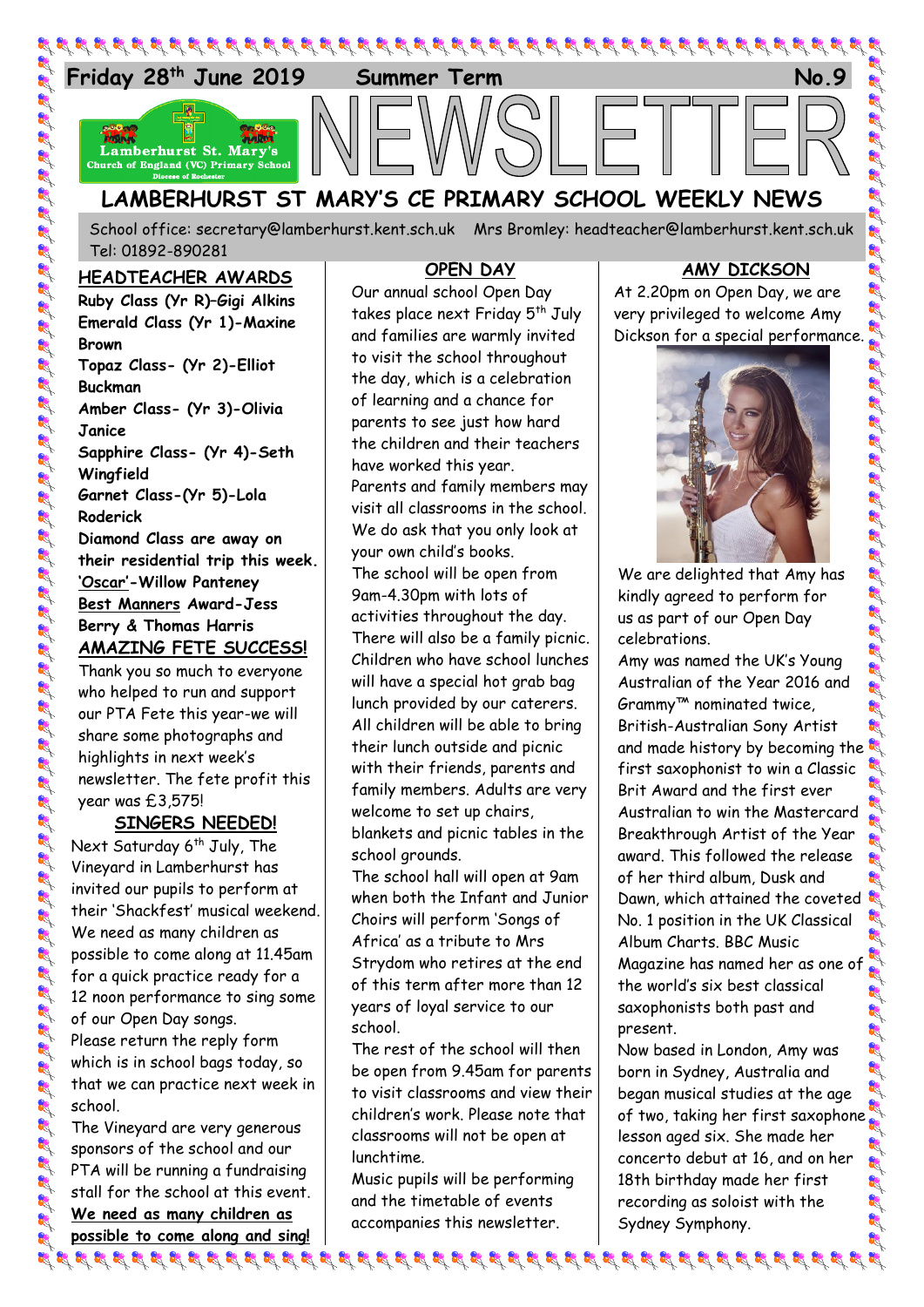# **TAKE A BREATH**

In 2017 Amy Dickson launched her own primary schools programme called "Take a Breath" in the UK and in Australia. The "Take a Breath" programme helps equip young children in their formative years with simple yet invaluable techniques to encourage them how to breathe properly. The idea is that they carry some simple breathing exercises with them into their teenage years where they could provide useful support when dealing with situations that may cause pupils stress and anxiety, such as preparing for impending examinations.

Amy will be demonstrating some 'Take a Breath' techniques during her performance for us.

### **FAREWELL MRS O'SULLIVAN**

Next Friday we will be saying farewell to Mrs O'Sullivan who has been with us this year as part of the teaching team in Year 1. We would like to thank her for her hard work, loyalty, wonderful sense of fun and kindness during her year with us. Mrs McAusland will be teaching full time until the end of term and we are delighted that Mrs O'Sullivan will be back next year as a supply teacher.

## **GOOD LUCK MRS BARRY!**

Mrs Barry is off on a huge adventure as a result, of her husband's posting to Singapore where she will live with her family for the next few years. We would like to thank her for being such an amazing member of our teaching team and we all wish her and her family the very best for this wonderful adventure.

# **BOOK FAIR SALE**

Our Scholastic Book Fair will be open from Pick Up next Wed 3rd until the end of Open Day, Fri 5<sup>th</sup> July. This year parents can pre purchase Extra Value Book Fair Gift Vouchers online for their children at:

https://bookfairs.scholastic.co.uk

## **CLASS ORGANISATION FOR SEPTEMBER**

We are very pleased to be welcoming Miss Sarah-Louise Boulding back to Lamberhurst St Mary's in September as Class Teacher in Year 1. Miss Boulding will be known to some parents having taught Year 2 last year, as part of her Teacher Training and has been working in North Kent since gaining her Qualified Teacher Status. We are delighted that she is returning to be a full time member of our team.

## **RECEPTION**

Mrs Connors & Miss Sturman **YEAR 1** Miss Boulding & Mrs Leeke **YEAR 2** Mrs Mills & Mrs Cotterill/Mrs Green **YEAR 3** Madame Denham/Mrs Belling & Mrs Jones **YEAR 4** Mrs Fairburn & Mr Rose **YEAR 5** Mrs Mitchell & Mrs Love/ Mrs Leader **YEAR 6** Mrs Turner-Moore & Mrs **Moger** 

**R.E-**Mrs McAusland **MUSIC-**Mr Pape **FRENCH–**Madame Denham **SENCO**-Mrs Belling & Mrs Bromley

Class teachers are, required by law to have 10% Planning & Preparation Time during the school week.

Next year we will continue to cover this time with R.E and Music. Madame Denham will continue to teach French throughout the school. We are very pleased that Mrs Leader is returning to our teaching team having spent last year completing her qualification as a yoga teacher.

 $\bm{g}$  , and the value of the value of the value of the value of the value of the value of the value of the value of the value of the value of the value of the value of the value of the value of the value of the value of

#### **83 83 83 83 83 83 83 83 83 83 8 UPCYCLE MAKE-OVER**

As part of their Salus Project this term, Year 3 have chosen to focus on Ocean Pollution. They have decided to run an 'upcycling competition'. Here are the facts that you need to know:

- £1 entry (all proceeds to charity)
- All art must be made of plastic and/or metal, which have previously been used as food packaging. It can be decorated with other art supplies. NO SHARP EDGES PLEASE!
- Parents may help but it needs to be mainly your work.
- Maximum size 50cmx50cmx50cm.
- There will be a winner per category Years R, 1 and 2 (theme = fish) Years 3 and 4 (theme = sea life) Years 5 and 6 (theme = beach) Teachers (theme = healthy oceans)
- Entries need to be in on Thursday 11<sup>th</sup> July and taken to your classroom. We will then come and collect them from you.
- Winners will be announced in our assembly on Tuesday 16<sup>th</sup> July at 10am.Good luck! We can't wait to see your entries!

*From Amber Class*



### *Today you will receive via ParentMail:*

**Every Family ~ Important PTA Letter & Open Day Timetable YR-Y5 ~ Uplands Flyer & Sama Karate Flyer** *Today you will receive in* 

## *school bags:*

**Every Family ~ Lamberhurst Choir Letter, St Mary's Open Gardens Flyer, Premier Holiday clubs Flyer, Change 4 Life 'Shake up your summer' Flyer & Families magazine**